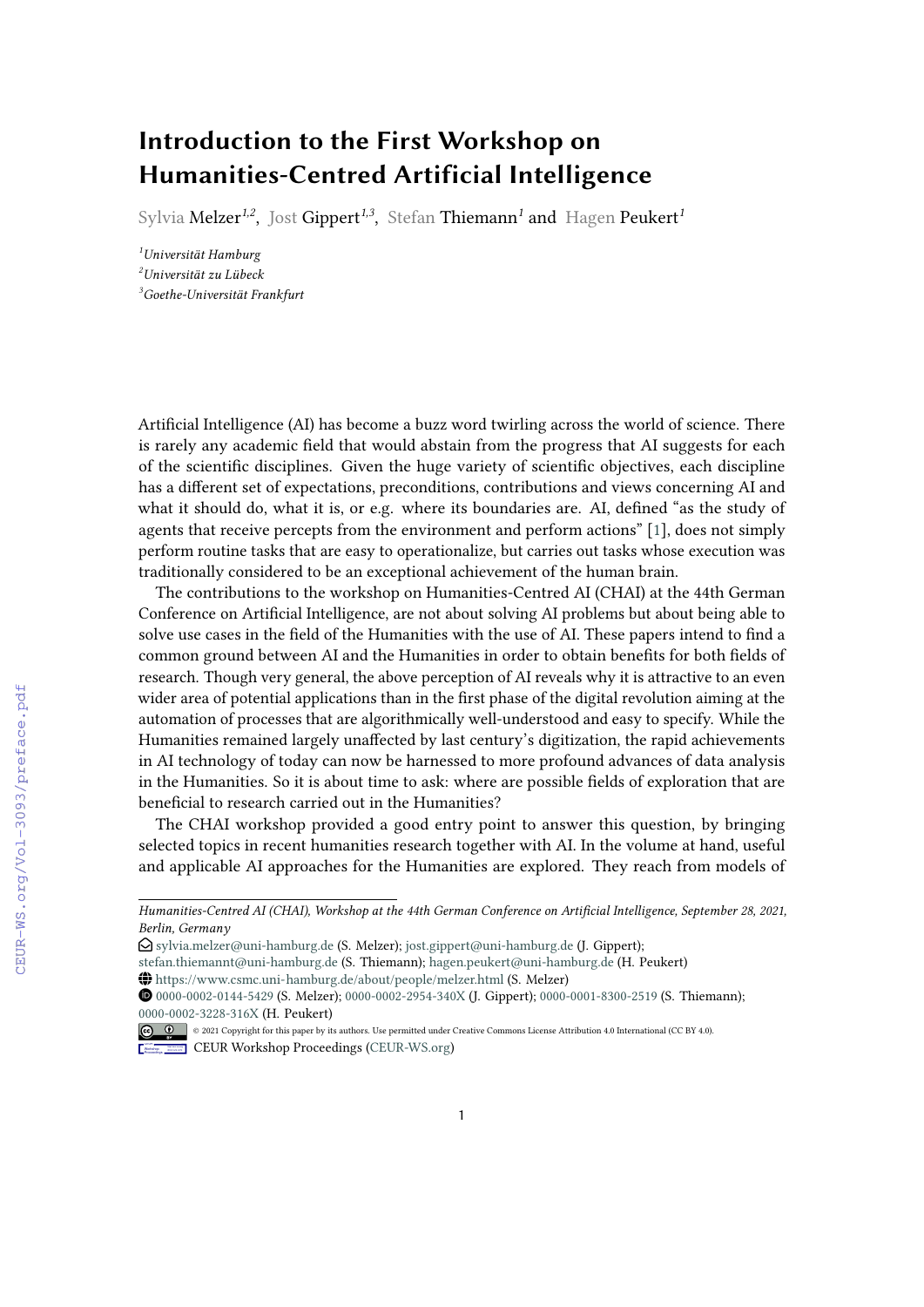theoretical computer science, in which agents in clearly defined environments receive stimuli and perform actions over predefined scenarios such as human-aware information retrieval<sup>[1](#page-1-0)</sup> [\[3\]](#page-2-0) and the intelligent training of systems for non-IT specialists to traditional questions in Linguistics such as word segmentation, addressing concrete assignments to AI and mathematical proves respectively. The contributions aim to reveal that AI is becoming an important part of the Humanities research and thinking alike. AI can be seen as merely a method that makes the life for researchers more convenient by freeing their minds from routine tasks; however, it can also be perceived as a generator of new insights impossible to achieve with the existing inventory of methods. In addition, AI applications can be regarded as both a critic, testing the hypotheses and results of the past, and a catalyst or real inventor of genuine ideas. Whatever the role of AI will be in the decades to come, it will have impact and this should be recognized right from the beginning as part of Humanities' theorizing.

The first contribution addresses a long-standing and still unsolved issue in a linguistic domain, namely word segmentation, and exploits hidden regularities in the input language by means of AI technology. The paper suggests a mechanism to resolve a paradox: how can word boundaries be defined if no previous material is given to learn from – a scenario that all infants encounter and master early in their lives independent of the linguistic environment. Hence, the method is cross-checked with a control language, which could not confirm the universality of the approach. Still, AI has helped to push research in a direction where some aspect of word segmentation, i.e., the role of the input, is better understood and gives eligible hope to bring the field closer to a viable solution.

The second contribution shows how to increase the quality of process models with process mining, a young interdisciplinary research field between machine learning and data mining. The combination of the AI related methods used in the paper has the aim to study discourse corpora by extracting knowledge from raw data, reviewing it, and then using it to improve the processes. The corpus used in the paper contains a collection of telephone conversations between two participants. By extracting the knowledge from the spoken words, various discourse process models are created so that an automatic conversation flow can be derived between specific topics. In the Humanities, this approach can be used, e.g., in evaluating letters to infer which topics are or are not exchanged with which people.

The third contribution presents event and media event extraction as a data mining task that requires natural language understanding. For the extraction tasks several techniques are used, including supervised classification and unsupervised clustering.

The fourth paper argues that AI also anticipates aspects of human information processing and thus requires human knowledge to satisfy a human information need. Humanities scholars who are searching for specific information, e.g., to provide expert testimony on specific artifacts, are obliged to express their information need in the form of one or even more queries to satisfy this information need. The paper shows that the human-aware information seeking approach helps to satisfy information needs by having humans and agents collaborate with each other. In which way this collaboration proceeds is presented in a formal way.

<span id="page-1-0"></span><sup>&</sup>lt;sup>1</sup>The term context-aware in computing was introduced by Schilit, Adams, and Want [\[2\]](#page-2-1). Context-aware information retrieval (CAIR) generally describes a search that takes a specific context into account. A context can be document, fairness, risk, location, or simply human.